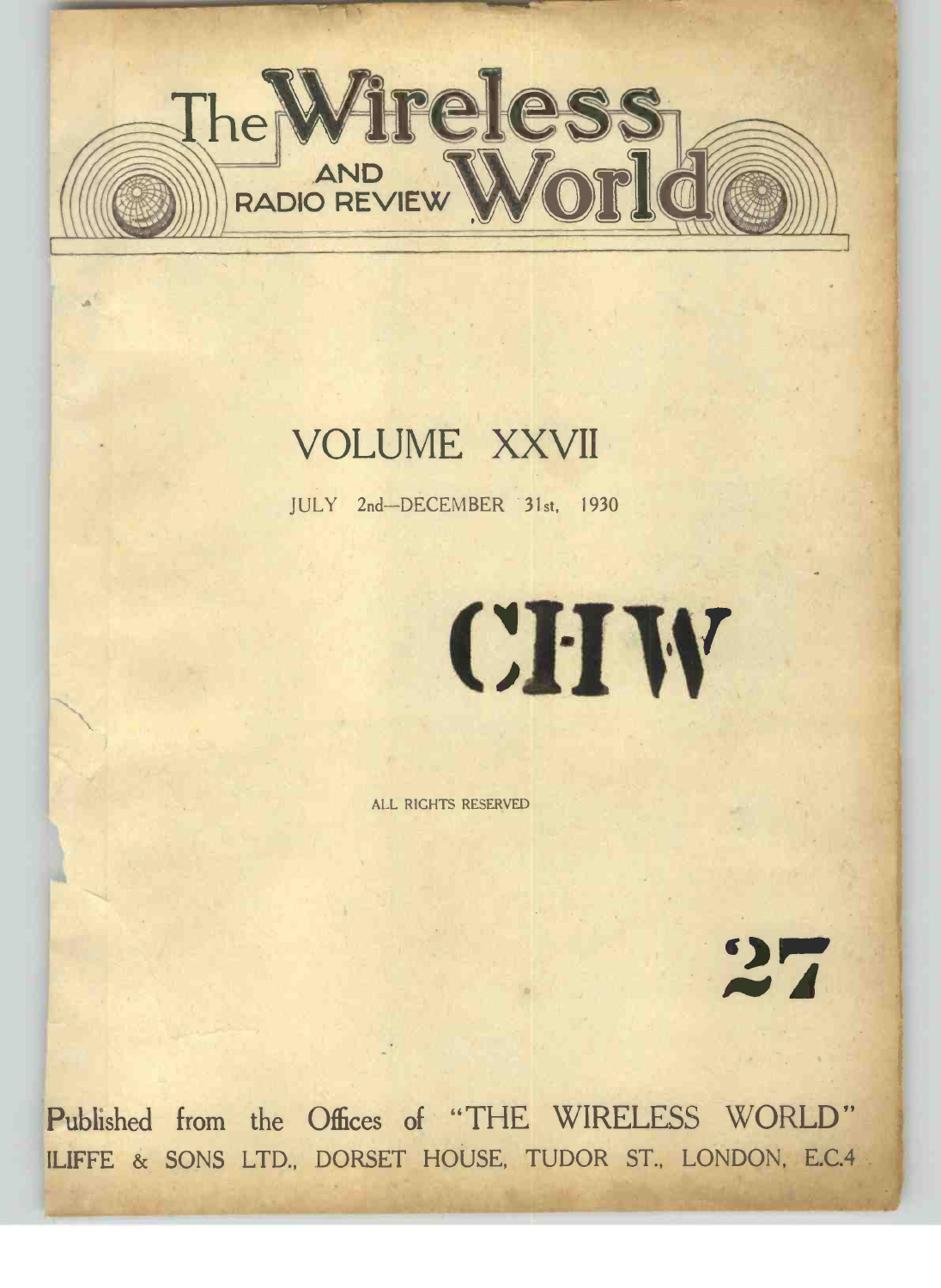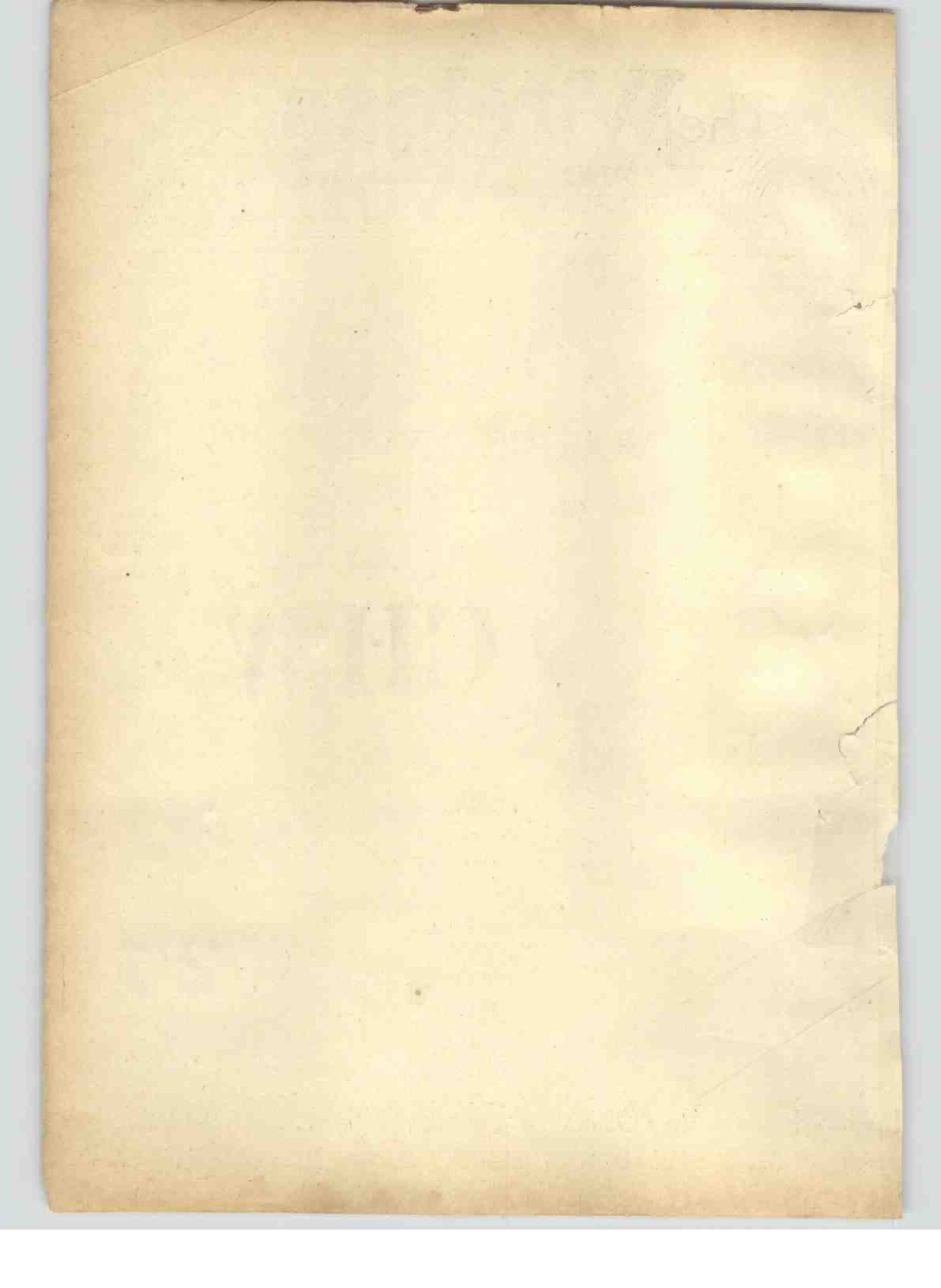**THE REAL PROPERTY AND INTE** INDEX-VOLUME XXVII JULY 2nd -DECEMBER 31st, 1930. --,--1- Correction of Defects in the Receiving Set (Quality<br>
Reception), 413,<br>
Correspondence, 26, 47, 70, 91, 112, 133, 154, 181, 207,<br>
234, 316, 422, 453, 483, 508, 532, 588, 614, 636,<br>
067, 696, 717, 742<br>
Cossor 220 S.G. and 21 **A.B.**<sup>*N.*</sup> L.F. Transformer, 693<br>A.C. Band Pass Set, An, 458<br>
— Current for Filament Heating, 72<br>
— Valves as Detectors, 745,<br>
— Valves for D.C. Supplies, 260<br>
— Valves or an L.T. Eliminator ? 423<br>
Accumulator H.T. Char Bias, Resistance Values, 745<br>Biasing Difficulties, 424<br>" Blue Spot " Type 41K Loud Speaker, 502<br>" Spot " Unit, 172 "---- Spot " Units, The New, 132<br>Body Capacity, Effect of, 590 "Bon Marché" Screened Grid Eight, 605<br>
"Books Received, 38, 64, 130, 170, 226, 416, 551<br>
Book Reviews, 102, 595, 630, 642<br>
Brazil Call Signs, 68<br>
Brighter Television Images, 65<br>
Broadcast Brevities, 25, 49, 69, 93, 110, 1 ----Two-valve Battery Receiver (Broadcast Receivers<br>
Cost of Filament Current, 608<br>
Cost of Filament Current, 608<br>
"Critic " Coil Holder, 633<br>
Current Topics, 14, 40, 4.C. Converter, 258<br>
Current Topics, 14, 40, 42, 84, 10 "Adept "Ministature Lathe, 612<br>
Adjustable Free Bias, 260<br>
Adjustable Free Bias, 260<br>
Adjustable Free Bias, 260<br>
Aretial, Adding External to Portable Set, 510<br>
Christian Carrier Set Point Carrier (1792<br>
Systems, Alternati **Damping Reduced, 135**<br>Dampness, The Effects of, 562<br>Dangerous Modification, A, 72<br>D.C. "Band-Pass Three," A, 506<br>" "Foreign Listeners" Four," 30, 52<br>— Mains and Power Grid Detection, 684<br>— to A.C., From (Editorial), 51<br>De --- Man's Debt to (Editorial), 297 Broken Bias Connections, 104 B.T.H. Gramophone Motor, 710<br>Bucarest (Rumania), Broadcast Guide, 485<br>Bucarest (Rumania), Broadcast Guide, 485<br>Burnt-out Aerial Grid Transformers, 248 "Decoupling "Coupling, A, 638<br>
Definitions, 78<br>
Definitions, 78<br>
Detecto-Amplifier Conversion, 28<br>
Detecto-Amplifier Conversion, 28<br>
— Damping, 100<br>
— Valve, A New (Marconi-Osrain H.2), 737<br>
— Valve, Choosing a, 600<br>
Diph " Busco " Battery Switch, 694<br>Buyers' Guide, 1930–31, 576 to 583 **Call Signs, New, 68, 99, 175, 202, 216, 307, 402, 520, 201, 307, 402, 520, 402, 608, 90, 175, 202, 216, 307, 402, 520, 402, 600 (Variety Click, The Coupling, Ralancing Out, 500 (Variet) Condensers, 208<br>
Casual Coupling,** Distant Pick-up, The, 240<br>Disturbiug a Ganged Tuniug System, 720<br>Doubled Anode Current, 135 Double -humped Tuning, 156 Doubtful Economy, 746 Dual Unit Loud Speaker, The, 94 Dubilier A.C. Three (Broadcast Receivers), 194 Dublin Broadcast Guide, 296 Duplicating 5XX (Editorial), 51 Eagle "All-in Two" (Broadcast Recelvers), 105<br>
— H.T. Battery, 420<br>
Ear and Its Frequency Response, The (Quality Reception), 368<br>
Earthing Switch Connections, 176<br>
Eoromies in Anode Current, 534<br>
Edonies in Anode Current, - Bias for Anode Bend Detection, 534 Avoiding Loss of Voltage, 720 Bakelite (Insulators Tested), 129 Chokes L.F., in parallel, 184 Choosing a Detector Valve, 609 - S.G. Valves, 103 - the Intervalve Coupling (Quality Reception), 450 Christmas, Radio Gifts for (Editorial), 639 Circuit Diagram, A Simplified, 71 - Diagrams and Service (Editorial), 511 Clarke's " Atlas " Combined Eliminator, 548 Balancing Out Capacity Coupling, 500<br>
"Sand Pass Filter Reaction and the, 640<br>
"Sas Four " and Selectivity, 298<br>
"Sas Four" Coils, 196<br>
"Sas Four," Notes on the, 407<br>
"Sas Four," Phe, 10<br>
"Sas Four," Pick-up Connections fo Electrical Fittings, Faulty, 366<br>
Electrical Epit II, The, 136<br>
"Electroficient" Mains Transformer 41DH and L.F.<br>
"Electroficient" Mains Transformer 41DH and L.F.<br>
Choke, 83<br>
Eliminator, A Compact, 365<br>
— Feed, Suitable Se <sup>1</sup> Atlas " Mains Equipment, 694 **Clubs, News from the, 24, 168, 410, 474, 496, 522, 646 Clubs**, News from the, 24, 168, 410, 474, 496, 522, 646 Coil design for battery -heated and indirectly heated S.G. Valves (Readers' Problems), 486 - - Inductance, 398 - Length and Diameter, 423 -- Terminals, 113 Coils for Band -Pass Superheterodyne, 693 - for Foreign Listeners' Four, 111 Colassion " Junior " Loud Speaker, 633 Cold Valves, 214 Columbia Model, 307 Common Feed Voltage, 136 Compact Eliminator, A, 365 Comparative Tests, 423 Competition, Olympia Show (Editorial), 237, 268, 300, - Report, The (Editorial), 29<br>Beat Interference, 524 487, 542 Competitions, Manchester Set Construction (Prize Winners), 472 Components and Accessories at Olympia, 277 Belgian Call Signs, 68<br>Belgrade (Yugoslavia), Broadcast Guide, 114<br>Bergen (Norway) Broadcast Guide, 720<br>Berlin Radio Show, 241 For the "Wireless World Four," 612<br>Composite H.P. Amplifier, A, 114<br>Condenser Test, A Quick, 77<br>Condenser Test, A Quick, 77<br>Conce Loud Speaker, Lissen, 196<br>Constructing a Wire-wound Resistance, 457<br>Contrast in Transmitters - -Witzleben (Germany), Broadcast Guide, 184 Co<br>Berne (Switzerland), Broadcast Guide, 424 Co Better Coils : Larger Coupling Condensers, 534<br>Bias, Adjustable, 260<br>- Adjustable, 184, 534<br>- Automatic, 184, 534<br>- Connections, Broken, 104<br>- Resistance Calculations, 533 <sup>364</sup> Exhibitors (Manchester Radio Show), 418 Exhibits at Olympia, 274 Exide Gel-Cel, 548 Experimenting with Indoor Aerials, 192

3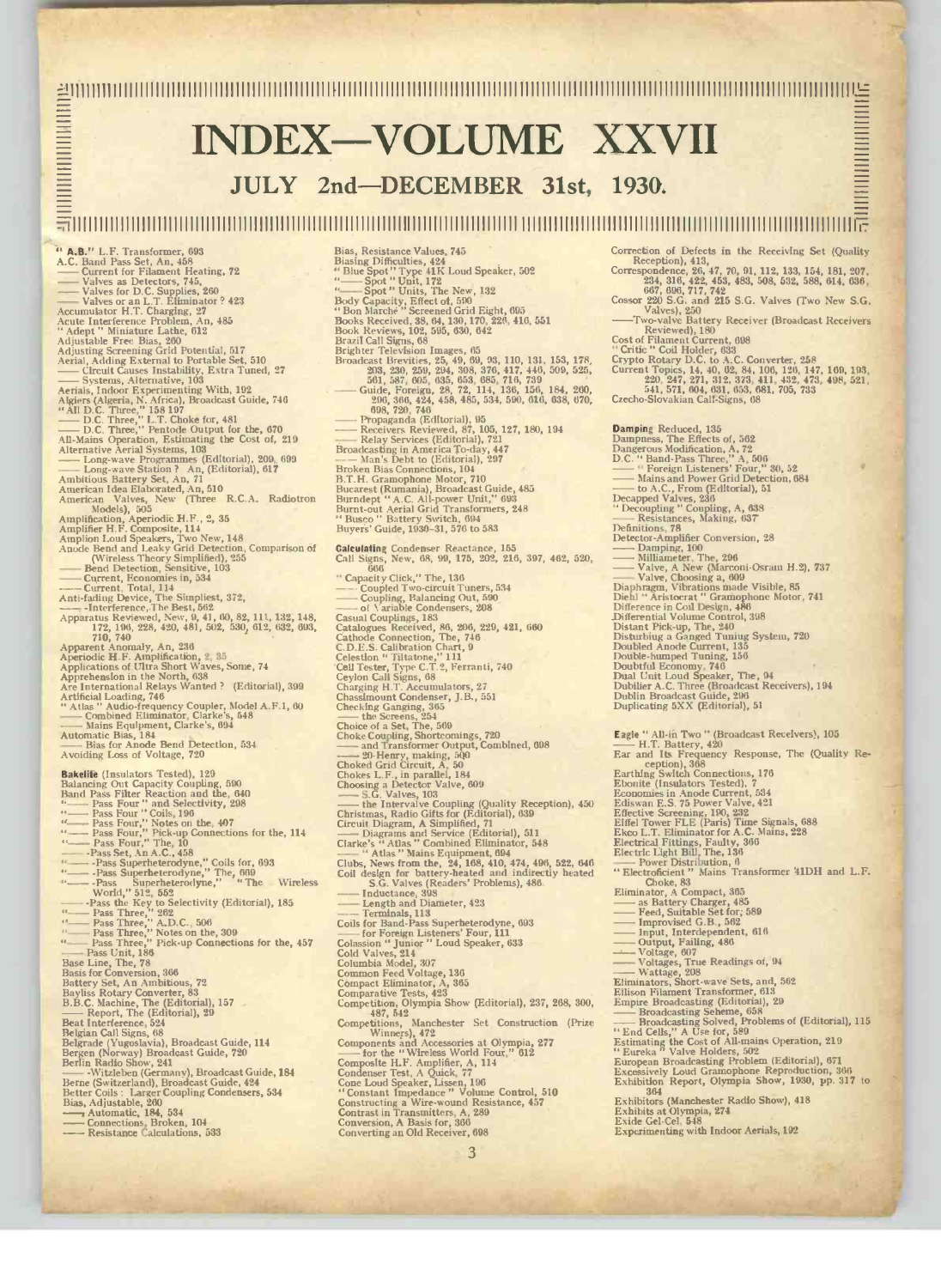Explaining the Valve Data Sheet, 596 Extra Tuned Aerial Circuit Causes Instability, 27 E. -Z. Wire Stripper, 741 Falling Eliminato Output, 486<br>
Farrand Inductor, N. and K., 111,<br>
Faulty Electrical Fittings, 366<br>
Ferrand Cell Tester, Type C.T.2, 740<br>
— Loud Speaker, A.C. Model, 41<br>
— Magno-Dynamic Loud Speaker, 540<br>
Fieldless Chokes, Frankfurt-am-Main (Germany), Broadcast Guide, 534 Labor<br>
Franklin Components, 613<br>
Free Bias, Information on, 200, 205<br>
Free Bias, Information on, 200, 205 Leaks<br>
"Crid Bias, Measuring, 50 Lenin<br>
Freench Call-signs, 68 Les Gadvanometer Tests, 156 Gangel Condenses and Grid Bias, 606<br>
Tuning System. Disturbing a 720<br>
Ganging, Checking, 365<br>
Ganging, Checking, 365<br>
Candar Canapohone Motor, 633<br>
Cocal Geophone All-Electric Four Valve A.C. Recelver, 624<br>
Cecophone All-S " Halt a Loaf . . ." 745 Hamburg (Germany) Broadcast Guide, 638<br>Harmonics, Listening to, 697<br>Headphones and D.C. Mains, 398<br>Heating Batteries, 94<br>Herra "Dynamik" Loud Speaker, 220<br>H.F. Amplification, Aperiodic, 35<br>— Amplifier, A Composite, 114<br>— A - Resistance and Its Effect on Selectivity (Wireless Theory), 44 - Stopping Resistances, 113 - Transformer and Tuned Grid Compared, 458 Hidden Advertisements Competition : Result, 705 High -loss Switches, 295 - Note Loss, 114 - Voltage Essential, 72 Hints and Tips, Practical, 42, 77, 103, 121, 170, 248, 606, 651, 683 - on Building the " Wireless World Four," 643 Home-made Output Choke, 590 H.S.P. Screened Grid Four, The, 686

" Ideal Home " Radio Gramophone, An. 50<br>
"- Home" "Receiver, Modifications Suggested, 28<br>
Igranic L.F. Chokes and Midget Transformers, 711<br>
Mislea<br>
Impregnated Windings, 365<br>
The Model Improving Sensitivity and Selectivity

Improvised G.B. Eliminator, An, 562 Increasing Transformer Output, 486 Independent Gramophone Amplifier, 700 Indirect L.F. Transformer, An, 670<br>
Indirectly Heated Pentode, 50<br>
Inductances, Smaller, 616<br>
Inductances, Smaller, 616<br>
Inductances, Smaller, An, 670<br>
Inductances, Smaller, An, 670<br>
Includible Rule, An, 670<br>
Instability C International Relays, Are They Wanted ? (Editorial),<br>
Interpretation of Response Curves, 6<br>
Intervalve Coupling, A Practical, 104<br>
Intervalve Coupling, A Practical, 104<br>
- Coupling, Choosing the (Quality Reception), 450<br>
-J.B. Chassimount Condenser, 551 Katowice (Poland), Broadcast Guide, 366<br>Keeping H.F. Energy out of the L.F. Amplifier, 125<br>Keramot : Insulators Tested, 63<br>Kharkov (NK02) (Russia) Broadcast Guide, 136<br>Kit Constructors' Notes, 149, 454 Laboratory Tests, 9, 41, 60, 82, 111, 132, 148, 172, 196, 228, 420, 481, 502, 530, 612, 632, 693, 710, 740 Lamp Resistance, 637<br>
Leakage and " Hum ", 652<br>
Leningrad, Dyetskoe Selo, RNO Time Signals, 688 Lessons of the Show (Editorial), 367<br>
L.F. Chokes in Parallel, 184<br>
L.F. Chokes in Parallel, 184 Limiting Maximum Volume, 719 Lissen Cone Loud Speaker, 196 - " Hypernik " Transformer, 1.18 - Variable Mica Condenser, 482 Listening to Harmonics, 697 " Live " Loud Speaker Leads, 184 , Loading, Artificial, 746 Local Amplification of Field Strength, 622 Loewe Quartz Oscillators, 441 Logging the " Southern Cross," 20 Logical Conclusion, A, 296 Long-range Work, For, 533 --- -wave Inductances. 156 - wave Instability, 77, 183 Loss of Voltage, Avoiding, 720 - of Volume, 236, Loud Speaker Diaphragms, Velocity of Sound in, 503 - Speaker Extension, A Neat, 711 - Speaker Impedance, 627, 662 - Speaker Leads, " Live," 184 -- Speaker Magnets, Testing, 143 Speaker Set, Single Valve, 119 - Speakers and Pick-ups at Olympia, 286 Low Voltage Power Grid Detection, 618 L.T. Accumulator Charge, 697 - Choke for " All D.C. Three," 481 Lvov (Poland), Broadcast Guide, 616 Madrid (EAJ7), Spain, Broadcast Guide, 156<br>Magnets for Moving Coil Speakers, 600<br>Magnum Components, New, 710<br>— De-coupling Resistances, 603<br>
— Grid Leak Holder, 196<br>— Spaghetti Resistances, 482<br>— Spaghetti Resistances, 482 - De -coupling Resistances, 637 Manchester Radio Show, Exhibits, 433-445 - Radio Show -Guide to Stands, 419 - Radio Show -List of Exhibitors, 418 Set Construction Competitions (Prize Winners),<br>472<br>Man-made Static (Editorial), 73<br>Man's Debt to Broadcasting (Editorial), 297 Marconi and Osram H.2 Tested (A New Detector Valve),<br>
Martenot Instrument, The (Musical Oscillator), 58<br>
Matched Filter Circuits, 486<br>
Matching Coils, 719<br>
— Valve and Loud Speaker, The Problem of, 650<br>
— Maximum Royalty, McMichael "Mains Three," The, 734<br>
— Radio Filter, 172<br>
Measuring "Free " Grid Blas, 50<br>
Melbourne Switches, 482<br>
Milnes H.T. Unit, 481<br>
Misleading Expression, A ("Free Grid Bias "), 104<br>
Pr McMer Transformer, 581<br>
McMer S

Mühlacker, Germany's first Regional Station, 599<br>
Muhlacker, Germany's first Regional Station, 599<br>
Muhlar P.M.5.D and P.M.256A., (Valves Tested), 171<br>
Murphy Portable (Broadcast Receivers), 127<br>
Murphy Portable (Broadcast N. and K. Farrand Inductor, 111<br>Natural Wavelength of Electrical Interference, 260<br>Nauen, Germany (DFY), Time Signals, 292<br>Neat Loud Speaker Extension, A, 711<br>Negligible Voltage Loss, 155<br>Neon Musical Oscillator, 648 New A.C. Screen -grid Valve (Mullard) 54VA, 16 - American Valves : Three R.C.A. Radiotron Models, 505 - Detector Valve, A (Marconi-Osram I-12 Tested), <sup>737</sup> —— Home of R.I., The, 166<br>
—— Philps Rectifier, A, 9<br>
—— York Show, The, 492<br>
News from the Clubs, 24, 168, 410, 474, 496, 522, 646<br>
News from the Clubs, 24, 168, 410, 474, 496, 522, 646<br>
Next Season's Osram "Music Magnet, **Obsolet Values as Power Rectifiers, 745**<br>
Olympia Competition Result (Editorial), 487<br>  $\overline{ }$  Exhibits at, 274<br>  $\overline{ }$  Exhibits at, 274<br>  $\overline{ }$  Exhibits at, 274<br>  $\overline{ }$  Show Ballot, *Wieless World* Competition, 268<br> **Cut of Step, 28**<br>
Out of Step, 28<br>
Output Anode Voltage, 683<br>
--- Connections, Modified, 72<br>
--- Transformer Alterations, 156<br>
--- Transformer Alterations, 156<br>
Over-brilliant Reproduction, 638 Parallel Feed Choke, 616<br>Paris-Eiffel Tower (FLE), Time Signals, 688<br>—— Show, 463 Parlophone Sound-Test Records, 738<br>Parmeko L.F. Transformers, 9<br>Pentode and Power Output, The, 79<br>Tentode and Power Output, The, 79<br>The Indirectly Heated, 50<br>The Coutput for the "All-D.C. Three," 670<br>The Coreal of Markey, Permanent Magnet, 184<br>
Philips Loud Speaker (Type 2024), 530<br>
Rectifier, A New, 9<br>
Rectifiers, 744 Pick-up Connections for the Band-Pass Four, 114<br>
— Connections for the Band Pass Three, 457<br>
— Design, 260<br>
— The Distant, 240<br>
— Pick-ups and Loud Speakers at Olympia, 280<br>
Pick-ups and Loud Speakers at Olympia, 280<br>
Pict Pot Magnet Current, 260<br>
Power and Lighting Circuits, 651<br>
— Grid Detection, 12, 589<br>
— Grid Detection, 12, 589<br>
— Grid Detection, More Economical, 156<br>
— Output, A Question of, 457<br>
— Pentode Oruput, 208<br>
— Pentode Two, " Inter -valve Coupling, A, 104 Pre -detector Fault, A, 366 Pre -selection, 518 The detector Fault, A, 366<br>Pre-detector Fault, A, 366<br>Pre-selection, 518<br>Principles of Grid Rectification, The (Wireless Theory),<br>Principles of Grid Rectification, The (Wireless Theory), Problem of Matching Valve and Loud Speaker, 650<br>Problem of Matching Valve and Loud Speaker, 650<br>Problems of Empire Broadcasting Solved (Editorial),<br>115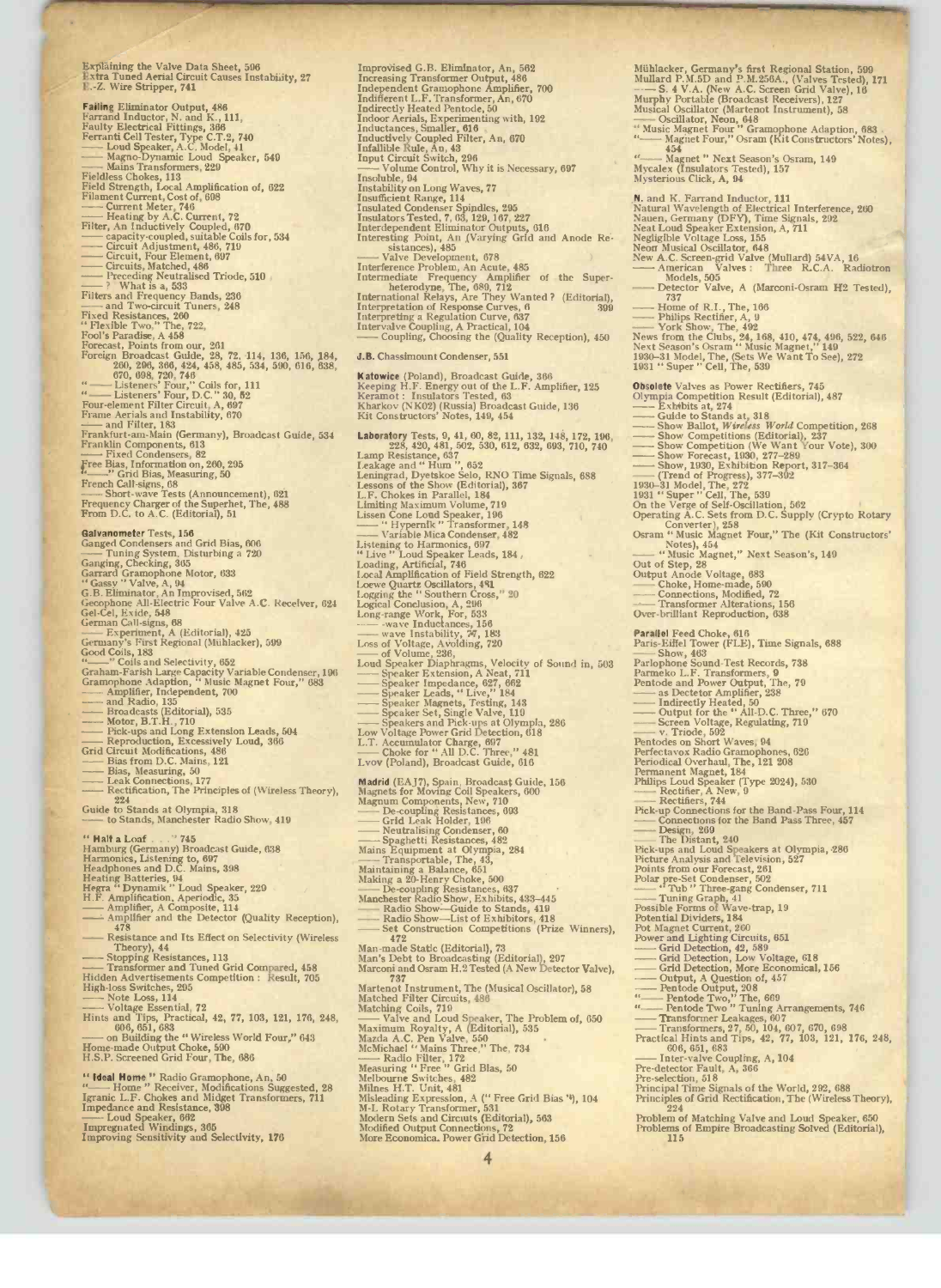Progress, The Trend of, 377-392<br>Protection for Valve Filaments, 606<br>Push-pull Detection, 296<br>Pye 4-valve Receiver Increases Selectivity, 638<br>Pyrex and Vitreosil (Insulators Tested), 227<br>Pyrex and Vitreosil (Insulators Test Quality Reception, 368, 413, 450, 478 Quartz Oscillators, Loewe, 481 Quick Condenser Test, A, 77 Rabat (Morocco), Broadcast Guide, 260<br>Radically New Regeiver, A (" Regional One " Modified), 248<br>Radio Gifts for Christmas (Editorial), 639<br>L.L. (Paris), Broadcast Guide, 670<br>Prosperity and Propaganda (Editorial), 185<br>Servicing, 145 Servicing (Editorial), 459<br>
Shows in Retrospect, 301<br>
R.C.A. Radiotron Models, Notes on Three (New "Southern Cre American Valves), 505<br>
Acadion and the Band-Pass Filter, 640<br>
— Control of the "Regional One," 295<br>
— When it may Improve Quality, 669<br>
— Windings, Sense of, 28<br>
Readers' Problems, 27, 50, 71, 94, 113, 135, 155, 183, 58;<br> Replacing Old Valves, 589<br>Reproduction, Over -brilliant, 638<br>Resistance and Impedance, 398<br>—— Filter, A, 28 H.F. Effect on Selectivity (Wireless Theory), 44 Telegre<br>H.F. Stoppers, 113 —— of Connecting Leads, 670<br>—— Wire wound, constructing, 457<br>Response Curves, 163 Curves, The Interpretation of, 6<br>
R.G.D. Radiogramophone de Luxe, 545<br>
R.I. "Madrigal "Mains Four (Broadcast Receivers),<br>
Test. The New Home of, 166<br>
R.K. Permanent Magnet Loud Speaker, 61, 172<br>
Rome (Italy), Broadcast Gui **Safeguarding** Valve Filaments, 223<br>Safety Fuses, 745<br>Schenectady, Short Waves from, 15<br>Science Museum Recelver, 96, 116 Screen -grid Valve as Low Frequency Amplifier, 536 Screening Box, Watmel, 481<br>
Screening Box, Watmel, 481<br>
Screening Box, 457<br>
Boxes, 457<br>
Crid Voltage, 651<br>
Crid Voltage, 651 Tot<br>
Crid Voltage, 651 Tot<br>
Crid Voltage, 651<br> (113), Reducing, 113<br>Screens and Coils, 651 - , Checking the, 254<br>Selectors " All -electric 55," 222 Self-capacity and Dielectric Losses in Coils (Wireless Theory), 22 -Oscillation, On the Verge of, 562 Sense of Reaction Windings, 28 Sensitive Anode Bend Detection, 103 Sensitivity and Selectivity, Improving, 176<br>
Sensitivity and Selectivity, Improving, 176<br>
The Consider Care of Section<br>
Sets We Want to See at Olympia, 272<br>
Sets We Want to See at Olympia, 272<br>
S.G. Valves, Choosing, 103<br>

- 
- A.B. L. F. Transformer, 693<br>A.C. Band Pass Set (Diagram), 458<br>Adding a Gramophone Pick-up to the "Band Pass "<br>Three " (Diagram), 457
- 
- 
- 
- "Adept "Miniature Lathe, 612<br>Adjustable Free Bias (Diagram), 260<br>Aerial Input Circuit of "Fower Pentode Two" (Dia-<br>marteur ann), 746<br>Input Reduced without Variation of Tuning<br>(diagram), 510<br>--- Safety Switches, Methods of
- Systems, Alternative (Diagram), 103 View of G.E.C. Works at Coventry, 128
- 

Short-wave Sets and Eliminators, 562 - -wave Telegraphic Receiver, 634 Waves from Schenectady, 15 - Wave Transatlantic Working, 120 Show Forecast, Olympia, 1930, 277 -, Lessons of the (Editorial), 367 Siemens " Full -o' -Power " H.T. Battery, 61 Signal Frequency B.F. Stage, 638 Simple Waveband Switching, 365 Simplest Anti -fading Device, The, 372 Simplified Circuit Diagram, A, 71 " Singaldrop " Acid Tester, 612 Single -Valve Loud Speaker Set, 119 " Six -Sixty " Gramophone Pick-up Attachment, 694 "- -Sixty " Valve and Set Tester, 132 Smaller Inductances, 616 Smoothing, 564<br>
Sound Intensity at the Receiver (Editorial), 1<br>
Sound Intensity at the Receiver (Editorial), 1<br>
"Southern Cross," Microscopter (Editorial), 1<br>
"Southising a "1 med Grid Set, 295<br>
Stabilising a "1 med Grid" The Theory of the, 393<br>
"The Wireless World " Band-pass, 512, 552<br>
Superhet., The Frequency Charger of the, 488<br>
Switch," Local-Distance," 510<br>
" Switches, High-loss, 295<br>Switching a Two-Ra<mark>nge Input Filter, 1</mark>36 Talking Along a Beam of Light, 290<br>
Talinn (Estonia), Broadcast Guide, 458<br>
Tannov A.C. Mains Unit (Model C.R. 2), 740<br>
"----" Radio Gramophone, The, 253<br>
Technical Information Service, Our (Editorial), 137<br>
Technical Inf " Tiltatone," Celestion, 111<br>Time Signals of the World, Principal, 292, 688<br>Tonax Cone Adaptor, 710<br>Too Many Turns, 27<br>Total An**ode Current, 114** Toulouse (France), Broadcast Gulde, 590<br>
Tracing a Short-cricuit, 135<br>
Tracing Mother Needed, 236<br>
Tracing Mother Needed, 236<br>
Transformers, Another Needed, 236<br>
Transformers and Chokes for the "Wireless World<br>
Transformer  $\begin{array}{ll}\n\text{``}\longrightarrow&\text{Grid'' Set, Stabilising a, } 295 \\
\text{Tuning Arrangements, ``Power Pentode Two''}, 746 \\
\hline\n\text{...} &\text{Graph, Polar, 41} \\
\hline\n\text{Two-circuit Tuners, Capactly-coupled, 534} \\
\hline\n\text{Two-circuit Tuners, Capactly-coupled, } 534\n\end{array}\n\quad\text{Wi}\n\begin{array}{ll}\n\text{Wi}\longrightarrow&\text{Neu}\longrightarrow&\text{Neu}\longrightarrow&\text{Neu}\longrightarrow&\text{Neu}\longrightarrow&\text{Neu}\longrightarrow&\text{Neu}\longrightarrow&\text{Neu}\longrightarrow&\text{Neu}\longrightarrow&\text$ 

## ILLUSTRATIONS

All Correct ? 307<br>" — D.C. Three," 158-162, 197-201, 315<br>" — D.C. Three," L.T. Choke for, 481 Alternative Aerial Systems (Diagram), 103<br>
—— Grid Leak Connections (Diagram), 177 Aluminium. Screening Box, Watmel, 481 Amateur's 1930-31 Receiver, The, 316

Amateur Stations :<br>
CT2AG (Mr. Fernando Hinte), 175<br>
G2DT (Mr. E. T. Somerset), 520<br>
G5AQ (Mr. A. L. Carter), 681<br>
G5BY (Mr. M. W. Pilpel), 397<br>
G6PP (Mr. M. W. Pilpel), 397

Two New S.G. Valves (Cossor 220 S.G. and 215 S.G.),<br>250<br>Wew Varley Components, 741 - New Varley Components, 741 Ultra Short Waves (Editorial), 157 - Short Waves, Some Applications of, 74 Unattractive Set, An, 669 Unbiased, 293, 305, 374, 406, 497, 526, 608, 655, 709,<br>Unlimitex Loud-speaker Movement, 82 - Mammoth H.T. Battery, 632 Unnecessary Generosity (Output Valves for " Band Pass Four "), 136 Unscreened Condensers, 746<br>Use for " End Cells," A, 589<br>Useful Formula, A, 423 **Valve** Amplifier, The Theory of the, 460, 558, 584, 650<br>  $\longrightarrow$  and Loud Speaker, Matching, 650<br>  $\longrightarrow$  as a Detector, The (Wireless Theory), 204<br>  $\longrightarrow$  as an Amplifier, The (Wireless Theory), 173<br>
Classification (Editorial), - Price Reduction (Editorial), 73<br>- Repairs, 236<br>Valves We Have Tested, 16, 171, 250, 505, 737 Variably Coupled Filters, 652<br>
Variey Components, Two New, 741<br>
— L.T. L.F. Choke, 4<br>
— 300-henry Choke, 4<br>
— 300-henry Choke, 428<br>
Vietocity of Sound in Loud-speaker Diaphragms, 503<br>
Vietocity of Sound in Loud-speaker Dia  $\frac{\text{Costrol}}{\text{Loss of } 236}$ —— Maximum, Limiting, 719<br>Volute Pliers, 632<br>" Vous venez d'entendre," 523<br>Vox Veritas Moving Coil Loud Speaker, 172 Watching the Diaphragm Vibrate, 85<br>
Wates All-electric Four, 700<br>
— Polyscope and Valve Test Plug, 694<br>
— Universal Double Cone Chassis, 613<br>
— Universal Double Cone Chassis, 613<br>
— Mattage Dial Range Tuner, Type 31, 420<br> ----- trap, Possible Forms of, 19<br>Weedon's Self-centre for Cone Diaphragms, 530<br>We Want Your Vote (Olympia Show Competition), 300<br>What is a Filter ? 533<br>Winding a Power Transformer, 670<br>Windings, Reaction, Sense of, 28<br>Wir Communication : Record of the Year's Progress, <sup>729</sup> ---- on the " Southern Cross," 1<br>---- on the World's Largest Flying Boat, 568<br>----- Theory Simplified, 22, 44, 66, 89, 107, 150, 173,<br>204, 224, 255 World Band-Pass Superheterodyne," The, 512, 552 " World Four," Battery Model, 672 "- World Four," Components for -the, 612 " World Four," Hints on Building the, 643 " World Four," Output Stage, The, 533 " - World Four," 426, 467 World Four," The (Editorial), 425 " World Four," Transformers and Chokes for the, <sup>530</sup> - World Laboratory Tests, 9, 41, 60, 82, 111, 132, 148, 172, 196, 228, 420, 481, 502, 530, 612, 632, 693, 710, 740 Wire -wound Resistance, Constructing a, 457

Year's Progress, Record of the (Wireless Communication), 729

'American Valves, New: Throe R.C.A. Radiotron Models, 505 Amplion Senior Balanced Armature Cabinet Loud- speaker, Type A.B.41, 148

—Two Guinea Cone, Type A.C.8, 148<br>Anode Bend and Leaky Grid Detection, Comparison<br>Another German Giant (Heilsberg), 657<br>Anti-fading Device, The Simplest (Diagram), 372

- -interference Circuit, The Best (Diagram), 562 Aperiodic H.F. Amplification, 2-5, 35-38 - H.F. Stage for Superheterodyne Short-wave Adaptor (Diagram), 638 Arcotron, The (Smallest Rectifier), 62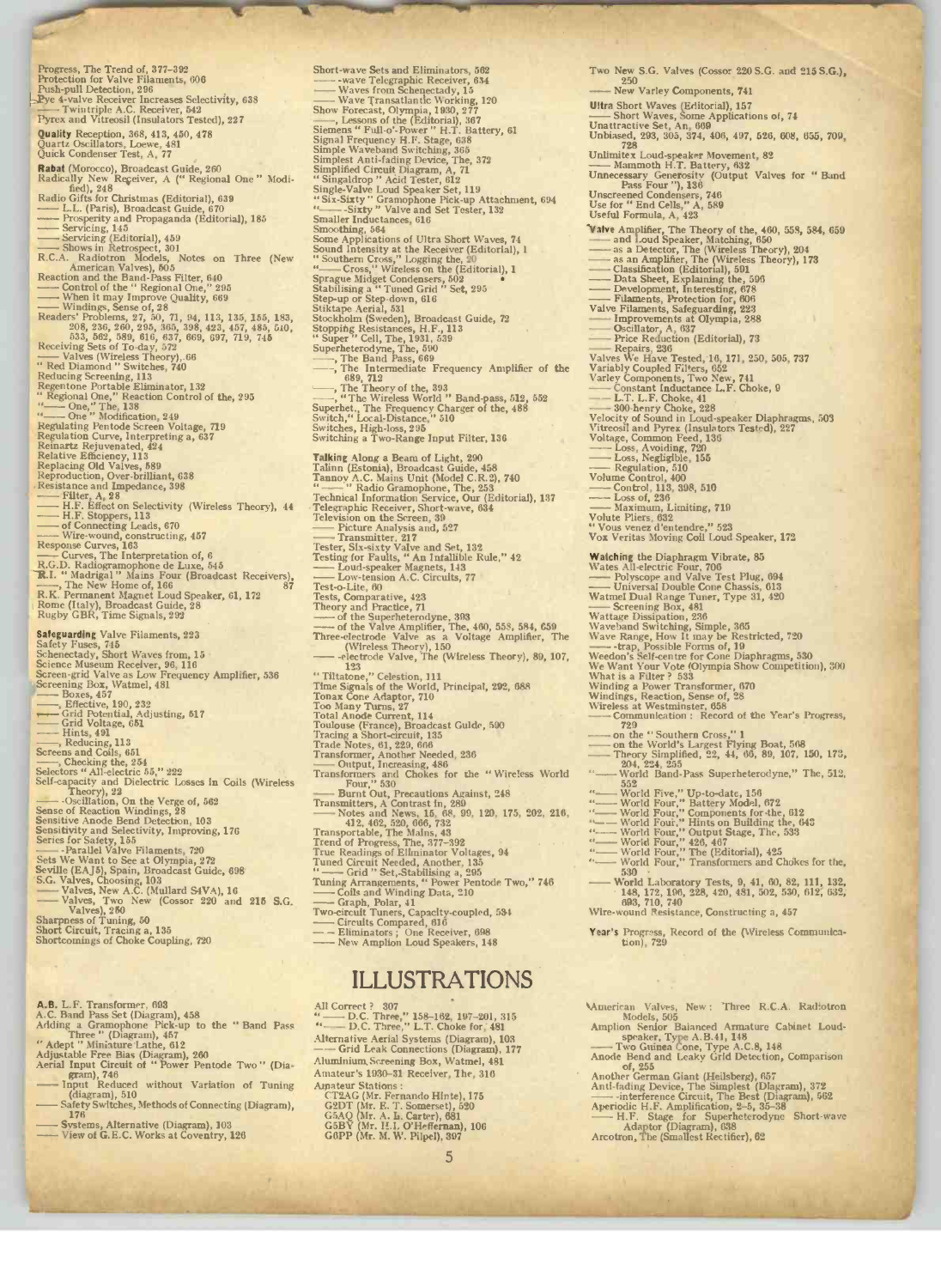Armoured Car Wireless, 658 **"** Atlas " Low-frequency Coupler, Type A.F.1, 60 Bakelie (Insulators Testel), 129, 139<br>
B. and J. Valve and Coil Screens for "Wireless World<br>
Ediswan<br>
Four," 612<br>
B. and Bester Selectivity, 298-300<br>  $\frac{1}{2}$  Effective<br>  $\frac{1}{2}$  Rag Ess Filter with Variable Inductive C Pass Set, A.C. (Diagram), 458<br>
- Pass Superheterodyne," Amended Circuit Exide<br>
- Exis Superheterodyne," The Wireless World,"<br>
- Explain<br>
- Si2-517, 552-557<br>
- Pass Three," A.D.C., 506, 507<br>
- Pass Three," A.D.C., 506, 507 Baylias Rotary Converter, 83<br>
Harlian Radio Show—New Apparatus. 241–240<br>
Best Anti-interference Circuit, The (Diagram), 562<br>
Best Anti-interference Circuit, The (Diagram), 562<br>
"External Voice", 312<br>
"Bue Spot" Type 66P. L Gage Aerials at Sea, 541 Calling the World, 307<br>
Carnouflaging the Microphone (Warwick Pageant), 93<br>
Car Wireless for Field Days (Mr. Maurice Child's D.F.<br>
Receiver), 133<br>
Cashalanca Calling, 490<br>
Cashalanca Calling, 490<br>
Celestion "Tiltatone," 11 - the Intervalve Coupling (Quality Reception), 450 Crid Bis<br>Clarke's Atlas Combined Eliminator, 548 Coupler, Type A.F.1, 60<br>- " Atlas " Mains Equipment, 694<br>Colassion " Junior " Loud Speaker, 633 Colassion " Junior " Loud Cold Valves, 214-216<br>
Columbia Model 307, 475, 476<br>
Columbia Model 307, 475, 476<br>
Colvern Coils for D.C. Foreign Listeners' Four, 111<br>
Comparisons, 306<br>
Competition, Olympia Show : Winning Apparatus<br>
Competition, Olympia S Converting an Old Receiver (Diagram), 698<br>
Correction of Defects in the Receiving Set (Quality<br>
Reception), 413<br>
Corsius, Signora Maria (EIAR, Radio Rorino), 509<br>
H.S.P.: Consinue Loud-Speaker Extension, 711<br>
Cossor Two-vo Cossor I Worth Dattery Receiver (Broadcast Receivers)<br>
"Critic " Coil Holders, 633<br>
Crypto D.C. to A.C. Battery Converter, Type 15V.637,<br>
258 .1).1). Band -Pass Three," A, 506, 507 - Foreign Listeners' Four," 30-34, 52-57 Foreign Listeners' Four," Colvern Coils for, 111 - Mains and Power Grid Detection (Diagram), 68. -- Three, All, 158-162, 197-201 - to A.C. Rotary Converter, Crypto, 258 Ins<br>Defects in the Receiving Set, The Correction of (Quality Reception), 413<br>
In the Unping, 100–102<br>
— Valve, Choosing a, 609–611<br>
— Valve, Choosing a, 609–611<br>
Diehl "Aristocrat" Gramophone Motor, 741<br>
Diehl "Aristocrat" Gramophone Motor, 741<br>
Dietal Pick-up, The (Diagram

- 
- 
- 
- 
- 

Eagle " All -in Two " (Broadcast Receivers), 105<br>H.T. Battery, 420<br>Ear and Its Frequency Response, The (Quality Recep-

- 
- 
- 
- 
- 
- 
- Ebonie (Insulators Tested), 7, 8<br>
Echonie (Insulators Tested), 7, 8<br>
Ediswan Super Power Valve, E.S. 75, 421<br>
Effective Screening, 190,-192, 233<br>
"EIAR Radio Milano," (695<br>
"Ecko" Factories (Eliminating Unemployment), 15<br>
- 
- 
- 
- Farrand Inductor Loud-speaker Chassis, 111<br>Ferranti Cell Tester, Type C.T.2, 740<br>—— Magno-Dynamic Loud-speaker, 449<br>—— Type S.A.I. Loud-speaker, 41<br>Field Strength, Local Amplification of, 622, 623<br>Filament Transformer, Ell Filter and Single-circuit Intervalve Coupling, Reso-<br>
rance Curves of, 156<br>
First English W.A.C., The (G.5BY), 106<br>
Flexible Two, The, 722–727<br>
Forecast of Show, 277–289<br>
"Forecast of Show, 277–289<br>
"Listeners" Four, "D.C (Diagram), 183 Franklin Components, 613
- 
- —— Fixed Condensers, 82<br>
Frequency Changer of the Superhet (Diagrams),<br>
"Full-o'-Power " H.T. Battery, Siemens, 61<br>
" Funkhaus " (Berlin), 635
- 
- Ganged Condensers and Grid Bias (Diagrams), 606, 607 Mazda<br>Gecophone All-Electric Four-Valve A.C. Receiver, McMitchen (624, 625, 626<br>Gecophone All-Electric Four-Valve A.C. Receiver, McMitchen<br>G.E.C. Works at Coventry, Aeri
- -
- 
- <sup>739</sup> Germany's " Broadcasting House," Berlin, 411, 716 - First Regional (Milhlacker), 599 Graham-Farish 0.01 Mfd. Variable Condenser, 196
- Gramophone Amplifier, Independent, 7011-704 Pick-up Attachment for " Power Pentode Two "
- (Diagram), 669<br>Pick-up to the " Band-Pass Three," Adding a Motor
- (Diagram), 457<br>
Grid Bias from D.C. Mains (Diagram), 121<br>
 Bias System for 2 H.F. Stages (Diagram), 651<br>
 Circuit Modifications (Diagram), 486<br>
 Leak Connections, Alternative (Diagram), 177<br>
 Rectifications, The Princi
- 
- 
- 
- 

Hartley Circuit Intervalve Coupling (Diagrams), 104<br>Hegra " Dynamik" " Cone Loud Speaker, 929<br>Heilsberg High Power Station, 657, 733, 739<br>H.F. Amplifier and the Detector (Quality Reception),<br> $\frac{478-180}{M_{\text{NN}}}$ 

- -
- Resistance and Its Effect on Selectivity, 44 High Power from Sweden (Spanga), 69 - Tension Battery Used as Source of Grid Bias<br>Voltage (Diagram), 184<br>How They Do It in Munich, 653 H.S.P. Screen Grid Four, The, 686-688<br>H.S.P. Screen Grid Four, The, 686-688 Neon<br>"Hypernik " L.F. Transformer, Lissen, 148
- 
- 
- 
- 

Igranie L.F. Chokes and Matched Transformers, 711 Impedance -Matching Output Transformer by Varley,

- 
- 
- 
- 741<br>
Independent Gramophone Amplifier, 700–702<br>
Induction Type Motor, Garrard, 633<br>
Infallible Rule, An (Diagram), 43<br>
Input Circuit Switch (Diagram), 296<br>
Insulators Tested, 7, 8, 63, 64, 129, 130, 167, 168, 227, 00
- 
- 228<br>
In Smaly Spain (Radio Barcelona), 522<br>
Interesting Valve Development, 678, 679, 680<br>
Interresting Valve Development, 678, 679, 680<br>
Interpreting a Regulation Curve, 637<br>
Interpreting a Regulation Curve, 637<br>
Interval
	-
- 
- 
- J.B. Chassimount Condenser, 551 " Junior" Loud Speaker, Colassoin, 633
- Keramet (Insulators Tested), 63, 64 Kit Constructors' Notes, 149, 454
- Laboratory Tests, 9, 41, 60, 82, 111, 132, 148, 172, 196, 228, 420, 481, 502, 530, 612, 632, 693, 710, 740
- Leakage and " Hum " (Diagram), 652<br>
Limiting Maximum Volume (Diagram), 719<br>
Lissen Cone Chassis with Balanced<sup>®</sup>Armature Drive, 196<br>
196
- " Hypernik " L.F. Transformer, 148 Variable Mica Condenser, 482
- 
- Local Amplification of Field Strength, 622, 623<br>Loewe Quartz Crystal Oscillator, 481<br>Logging the " Southern Cross," 20, 21<br>Losses in Tuned Circuits, Where to Look for (Dia-
- 
- 
- gram), 177 Loud Speaker Diaphragms, Velocity of Sound in,
- 503, 504<br>
Speaker Impedance, 627–629, 662–665<br>
Speaker Magnets, Testing, 143, 144<br>
Speaker Set, Sthigle-valve, 119, 120<br>
Speakers and Pick-ups at Olympia, 286<br>
Low Voltage Power Grid Detection, 618–620<br>
L.T. Accumulator Ch
- 
- 
- 
- 
- 
- " Madrigal," Mains Four, R.I., 87, 88<br>Magnets for Moving Coil Loud Speakers, 600, 601, 602, 603
- -De -coupling Resistance, 693 Neutralising Condenser, 60 Spaghetti Resistances, 482 Mains Equipment at Olympia, 284, 285
- 
- 
- 
- 
- 
- 
- Making a 20 -Henry Choke, 500, 501<br>
Manchester Radio Show Exhibits, 433-445<br>
 Radio Show -Plan of Exhibition, 419<br>
 Set Construction Competitions (Prize-winning<br>
Receivers), 472<br>
Marconi S.B.1A Set (A Short-distance Tran
- 
- 
- 
- 
- 
- 
- $\frac{432}{12}$  Training School (Radio Servicing), 145, 146<br>Martenot Instrument, The, 58, 59<br>Martenot Instrument, The, 58, 59<br>Mazda A.C./Pen. Valve, 550<br>MeMichael "Mains Three," The, 734–736<br>MeMichael "Mains Three," The, 744
- (Diagram), 482 Methods of Connecting Aerial Safety Switches (Dia-
- gram), 176.<br>Midget Wave Set, 498<br>Milnes H.T. Unit, 481, 482
- 
- 
- 
- 
- 
- 
- 
- M-L Rotary Transformer, Type H.F.A., 531<br>
Modified Output Connections (Diagram), 72<br>
Moorside Edge, 525<br>
Moscow ? To Beat (Transmitter at Marconi Co.'s<br>
Works), 373<br>
Motor Cycle Wireless Units, 705<br>
Mullard P.M.5D and P.M.
- 
- 
- 
- Whusic Magnet Four " Gramophone Adaption (Dia-<br>
grams), 683<br>
 Magnet Four, " Osram (Kit Constructors' Notes),<br>  $454-456$ <br>
 Magnet, " Next Season's Osram, 149<br>
Musical Oscillator, Neon, 648–650<br>
Mysical Oscillator, The M

Nary, Telearchics in the (Wireless Controlled Motor Boat), 147 Neon Musical Oscillator, 648-650 New Apparatus Reviewed, 9, 41, 60, 82, 111, 132, 148, 172, 196, 228, 420, 481, 502, 530, 612, 632 693, 710, 740

- Detector Valve, A (Marconi-Osrani H.2), 737, 738 -- York Show, Exhibits at the, 492-495 Next Season's Osram Music Magnet, 149 1930-31 Model, The, 272, 273 1931 " Super " Cell, The, 539, 540 Northern Regional, Pole Moor, Slaithwaite, 179

**Obsolete** Valves as Power Rectifiers (Diagram), 745<br>Off to America (Stunode Radiostat), 306<br>Olympia, Plan of Exhibition, 275<br>— Show, 1930, Exhibits at, 278-289, 319-364<br>—— Show, 1930, Exhibits at, 278-289, 319-364<br>——: Th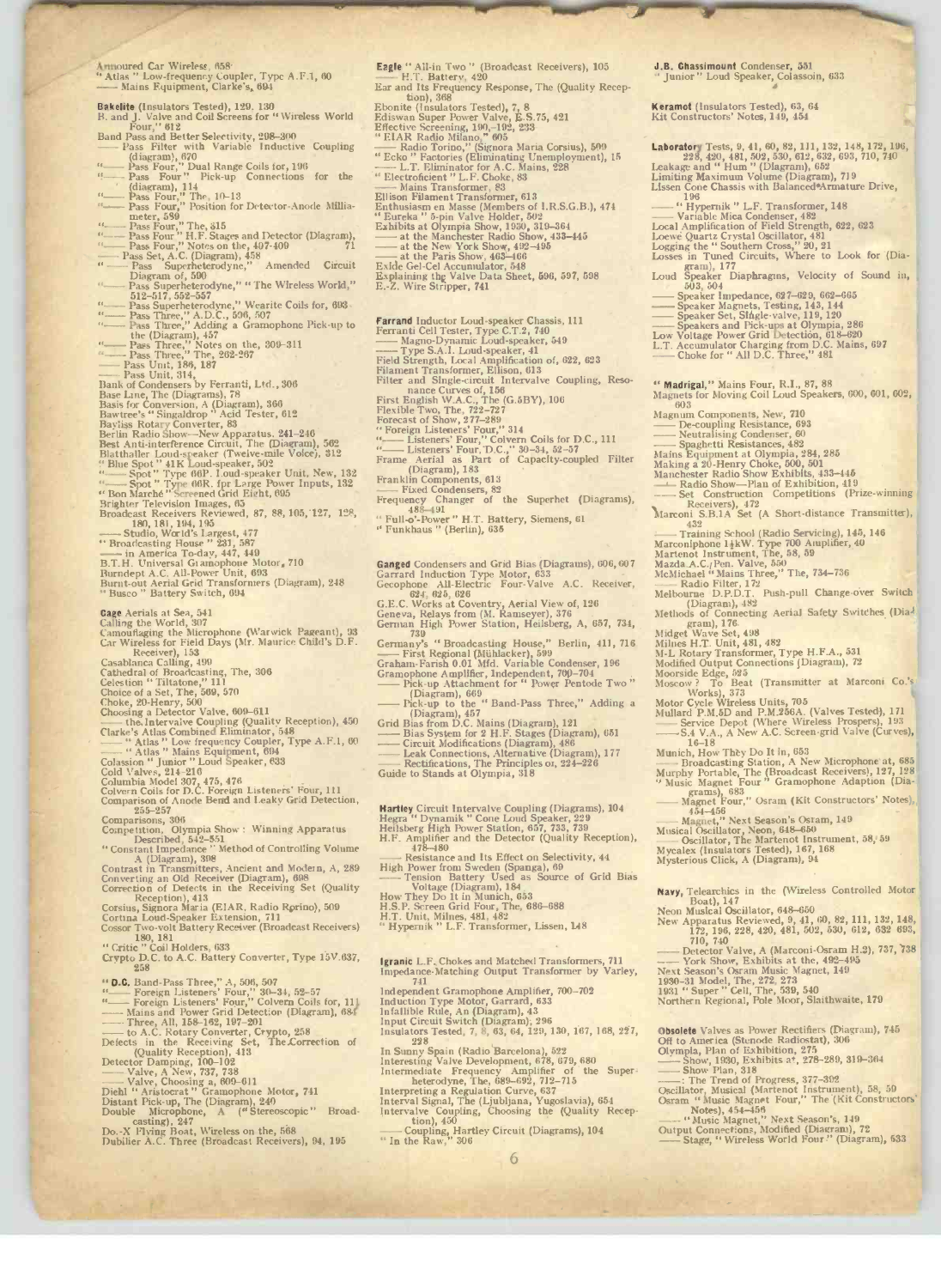P<sup>PP</sup>'s Paris Show, At the, 448<br>
Paris Show, Exhibits at the, 463-4C6<br>
Paris Show, Exhibits at the, 463-4C6<br>
Pentode and Power Output (Curves), 79, 80, 81<br>
Screen<br>
as Detector Ampliner, 238, 239<br>
The 222<br>
Periodical Overhaul, The, Picture Analysis and Television, 528, 520<br>
Picture Analysis and Television, 528, 520<br>
Polar Pre-set Semi-variable Condenser, 502<br>
— Tuning Chart, 41<br>
— Tuning Chart, 41<br>
— "Tub" Three Gang Condenser, 711<br>
Possible Forms o -- Pentode Two," Gramophone Pick-up Attach- ment for (Diagram), 669 -- Pentode Two " with Indirectly Heated Pentode (Diagram), 208 Pre -selection, 516. 519 Principles of Grid Rectification, The, 224, 225, 226 Professional " Field Day," A, 220 Progress, The Trend of, pp. 377-392 Protection for Valve Filament (Diagram), 6410 Pye 'Twintriple A.C. Receiver, 542, 543, 544 Pyrex and Vitreosil (Insulators Tested), 227, 228 Quality Reception, 368, 389, 370, 371, 37?, 413, 414, 415, 416, 450, 451, 453, 453, 478, 479. 460 Quartz Crystal Oscillator, Loewe, 481 Radio Barcelona (In Sunny Spain), 522<br>
-- Filter, McMichael, 172<br>
-- Servicing (Marconi Training School), 145, 146<br>
-- Servicing (Marconi Training School), 145, 146<br>
-- Servicing (Marconi Models, Three (New American Talkin (Diagram), 510 Regentone Portable Eliminator, 132 "Regional One " Modified for Medium-distance Re-<br>
ception (Diagram), 249<br>
"
cone," Reaction Control of (Diagram), 295<br>
"
(Dee," The, 128-142, 314<br>
"
Regulation Curve, Interpreting a, 637<br>
Relays from Geneva (M. Ramseyer), Response Curves, 163-166 R.G.D. Radiogramophone de Luxe, 545-547 R.I. " Madrigal " Mains Four (Broadcast Receivers), 87, 88 - Croydon, The New Home of, 166<br>R.K. Permanent Magnet Loud Speaker, 61<br>Rome, Short Waves from, 631<br>Rotary Converter, Bayliss, 63

Savage Mains Transformer for " Wireless World Four," The<br>530 Science Museum Receiver, 96-99, 116-118 The Screen Grid Valve as Low Frequency Amplifier, T<br>536-538<br>Screening, Effective, 190-192, 233<br>Selectors' " All-electric 55,'' 222, 223 Self-Capacity and Dielectric l.osses in Coils, 22–24<br>Sense of Reaction Windings (Diagram), 28 Sense of Reaction Windings (Diagram), 155 --Parallel Valve Filaments (Diagram), 720 Sets, The New Mend of Progress), 378 Short Waves groin Rome, 6:11 -- Wave Telegraphic Receiver, 634 Show Competition : Winning Apparatus Described, pp. 542-551 - Forecast, pp. 277-289 - Plan, Olympia, 319 Siemens " Full -o -Power " H.T. Battery, 61 Simplest Anti -fading Device, The (Diagram), 372 Simple Waveband Switch (Diagram), 365 Single -valve Loud Speaker Set, 119, 129 "Six -Sixty " Gramophone Attachment, 694 - -sixty Valve and Set lester, 133 Smallest Rectifier (The Arcotron), 62 Smoothing, 564-567 " Southern Cross," Logging, The, 20, 21<br>"---- Regional " (Mühlacker, Germany), 571 Sprague Midget Condensers, 502 Station Distribution, Maps Showing, 272, 273<br>
Stenode Radiostat, The, 306<br>
Step-up or Step-down (Diagram), 616<br>
Step-up or Step-down (Diagram), 616<br>
Stiktape Aerlal, 531<br>
Stiktape Aerlal, 531<br>
Stiktape Aerlal, 531<br>
"Studi Talking Along a Beam of Light, 200–202<br>Tank Aerial, A (Vickers-Armstrone), 473<br>Tannoy A.C. Mains Unit. Model CP.2, 740<br>"Tannoy " Radio Gramophone, 253, 254<br>"Teping the Rubber Tree, 8<br>Telearchise in the Navy (Wireless Contr Telefunken Television Receivers, (15 Television Images, Brighter, 65 - on the Screen, 39 ' --, Picture Analysis and, 528, 529 - -- Transmitter, 217-219 Terriers Testing, 307 Tester, Six -sixty Valve and Set, 133 Testing Loud Speaker Magnets, 143, 144 Test-o-Lite " Tester, 60 Theory of the Superheterodyne, The, 393-396  $\begin{array}{r} \text{---} \text{ of the Value Amplifier, } 460, 461, 558, 659, 584-586, \text{...} \\ 659-601 & 594-684 \text{.} \\ \text{This Second's Values (Trend of Progress), 330-392} \\ \text{Three-electrode Value as a Voltage Amplifier, The \\ \text{---} \text{-.} \\ \text{---} \text{.} \\ \text{---} \text{.} \\ \text{---} \text{.} \\ \text{---} \text{.} \\ \text{---} \text{.} \\ \end{array}$ 

<sup>123</sup> Tonax Cone Adaptor, 710 Tracing a Short Circuit (Diagram), 135 Traffic Control in the Air, 307 Transmitters, A Contrast in, 289

Transportable Television, 307<br>Trend of Progress, The, 377–392<br>"Tub " Three-Gang Condenser, Polar, 711<br>Tunewell Products, New, 741<br>Tuning Colls and Winding Data (Curves), 211, 213<br>Twelve-mi e Voice (Blatthaller Loud Speaker Ultra Short Waves, Some Applications of, 74–77<br>Unbiased, 293, 305, 374, 375, 406, 497, 526, 608, 655,<br>Unlimitex Balanced Armature Unit, 82<br>Thilinitex Balanced Armature Unit, 82<br>—— "Mammoth " H.T. Battery, 632 Valve and Coil Sereens for Wireless World Four,<br>  $\rightarrow$  B. & J., 012<br>  $\rightarrow$  Amplifier, The Theory of the, 400, 401, 558, 559,<br>  $\rightarrow$  584-586, 659-661<br>
as a Detector, The, 204-206<br>
as an Amplifier, The, 173, 174<br>  $\rightarrow$  Data She - Improvements at Olympia, 288, 289 Valves Not Included 1 <sup>307</sup> - This Season's (Trend of Progress), 390-392 Variable Automatic Bias for Anode Berri Detector (Diagram), 534 - Mica Condenser, Lissen, 492 Varley Constant Inductance I..F. Choke, 9 - L.T. Smoothing Choke, 41 -3 -henry Tapped I..F. Choke, 741 300 -henry Choke, 229 Velocity of Sound in Loud -speaker Diaphragms, 503, Vickers-Armstrong Tank Aerial, 473<br>Vitreosil and Pyrex (Insulators Tested), 227, 228<br>Volume Control, 400–405<br>Volume Control, 400–405<br>Coust Control (Polite Pick-up (Diagram), 112<br>Volume Picker (Pentendre, 523<br>Vox Veritas Mo W.A.C., The First English (G5BV), 106<br>Watching the Diaphragm Vibrate, 85, 86<br>Wates Polyscope and Valve Test Plug, 694<br>Wates Polyscope and Valve Test Plug, 694<br>Watmei Aluminium Screening Box, 481<br>Water Manner Tuner, Type 31 Wireless Chair, The (Control Room, Budapest), 412<br>
— Communications, 729-732<br>
— in a Nushshl, 14<br>
— Link, The, 271<br>
— Link, The, 271<br>
— Theory Simplified, 22, 44, 67, 89, 107, 123, 150,<br>
173, 204, 224, 255<br>
—— World Band-

" Yachtsman's Three," Two -circuit Aerial Tuner fat (Diagram), 27

# **Barclay, W. A., M.A., 627, 662<br>Bell, D'Orsay, M.A., 539<br>Bligh, N. R., and K. A. Clark, 20<br>Brereton, A. S., M.A., and R. P. G. Denman, A. A. A. L.E.E., 96, 116** Bridgewater, T. H., 217

Clark, H. A., and N. R. Bligh, 20 Cocking, W. T., 10, 100, 407, 564, (109, 618, 640 Crawley, Lt. -Col. Chetwode, M.I.E.E., 729

Denman, R. P. G., A.M.I.E.E., and A. S. Brereton,<br>
M.A., 96, 116<br>
Dent, H. B., and A. L. M. Sowerby, M.Sc., 512, 552 Ledw<br>
Devereux, F. L., B.Sc., 270<br>
Dinsdale, A., 447<br>
Dinsdale, A., Ph.D., D.I.C., 85.<br>
Dinsdale, A., Ph.

Editor, The, 1, 29, 51, 73, 95, 115, 137, 157, 185, 209, 237, 297, 397, 397, 398, 511, 535, 563, 209, 591, 69

AUTHORS

- " Free Grid," 293, 305, 374, 406, 497, 526, 655, 656, 700, 728
- Griffiths, W. H. F., F.Inst.P., A.M.I.E.E., 7, 63, 129,  $-\frac{R}{F}$

Harmon, John, 368, 413, 478 Harries, J. H. Owen, 527 ilaynes, F. H., 30, 52, 426, 467, 672 Jenkin, Professor C. F., 163

Lsdward, T. A., 143 Leeuwin, M., 290

McDonald, D., B.Sc., 538 McLachlan, N. W., D.Sc., NIL E.E., F.Inst.P., 503, 600

New York Correspondent, Our, 492 Noack, Dr. F., 74

Page, W. I. G., B.Sc., 119, 138, 186, 298, 518, 678<br>Pearson, S. O., B.Sc., A.M.I.E.E., 22, 44, 66, 89, 107,<br>123, 150, 173, 204, 224, 255, 460, 558, 584, 659

Raven -Hart, R., 58 Robinson, E. Yeoman, 79, 238

\$chwandt, Erich (Berlin), 622<br>Smith, H. F., 309, 722<br>Smith-Rose, R. L., D.Sc., 190, 232<br>Sowerhy, A. L. M., M.Sc., 2, 19, 35, 210, 240, 488, 592,<br>689, 712<br>689, 712

Sowerbv, A. L. M., M.Sc., and H. B. Dent, 512, 552

Vincer-Minter, N. P., 700<br>Von Ardenne, Manfred (Berlin), 214

Whitehead, C., 400